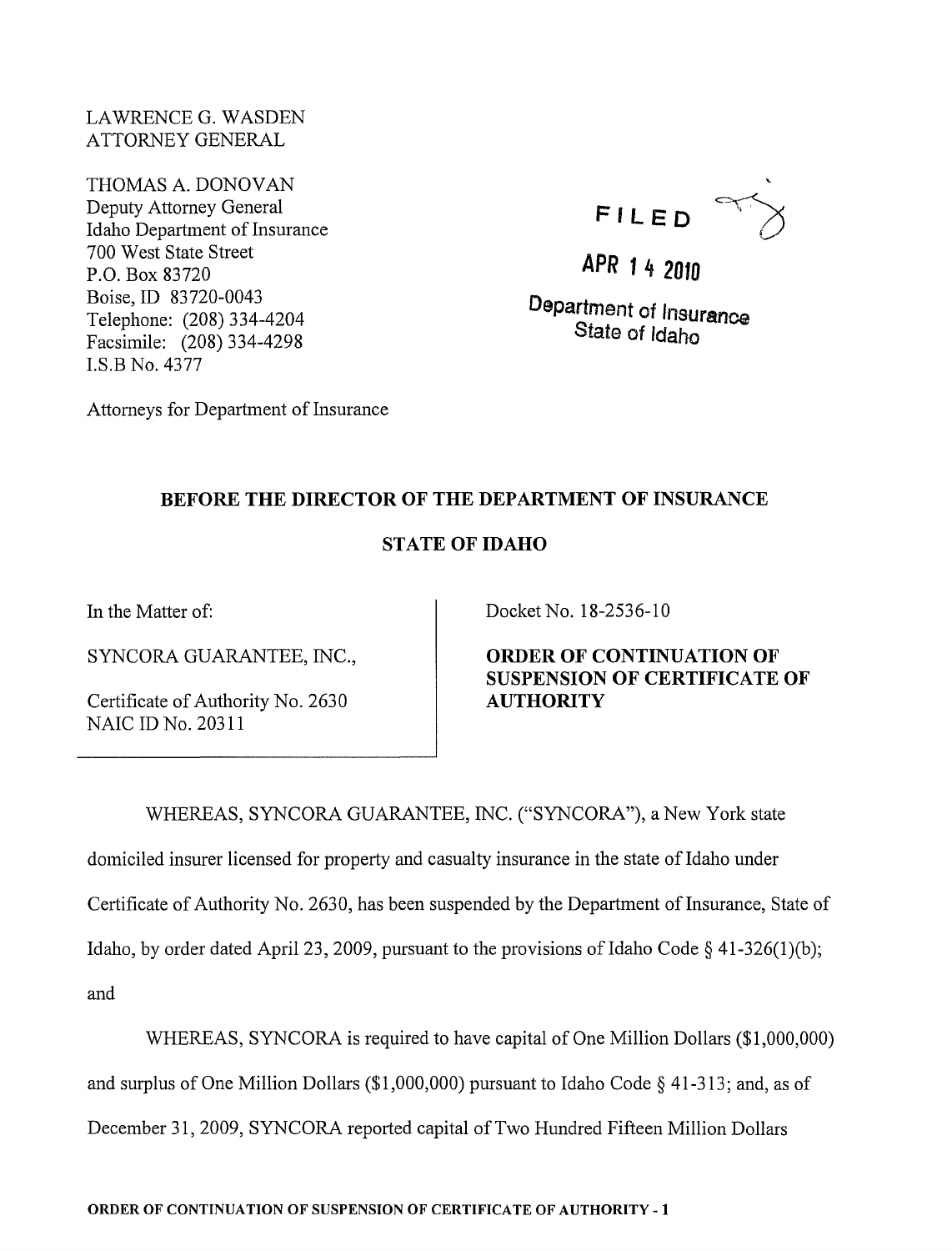(\$215,000,000) and surplus of negative One Hundred Fifteen Million Two Hundred Eighty-nine Thousand Five Hundred Dollars (-\$115,289,500), as reflected in its December 31, 2009, Statutory Financial Statement, and therefore no longer meets the requirements for maintaining surplus set forth at Idaho Code  $\S$  41-313, and does not meet the requirements for a certificate of authority in the state of Idaho;

NOW, THEREFORE, IT IS HEREBY ORDERED, pursuant to provisions of Idaho Code § 41-326(1)(b), that Certificate of Authority No. 2630 issued to SYNCORA GUARANTEE, INC., be CONTINUED IN SUSPENSION effective immediately and that, pursuant to this section, said suspension be continued for a period of one (1) year from the date of this order. The Director may terminate the suspension sooner if the cause for said suspension is terminated and SYNCORA is otherwise in compliance with the provisions of Title 41, Idaho Code.

IT IS FURTHER ORDERED that SYNCORA comply with each of the requirements of Idaho Code § 41-329, including § 41-329(2) which states: "During the suspension period the insurer shall not solicit or write any new business in this state, but shall file its annual statement, pay fees, licenses, and taxes as required under this code, and may service its business already in force in this state, as if the certificate of authority had continued in full force."

## **NOTIFICATION OF RIGHTS**

This is a final order of the agency. Any party may file a motion for reconsideration of this final order within fourteen (14) days of the service date of this order. The agency will dispose of the petition for reconsideration within twenty-one (21) days of its receipt, or the petition will be considered denied by operation of law. See Section 67-5246(4), Idaho Code.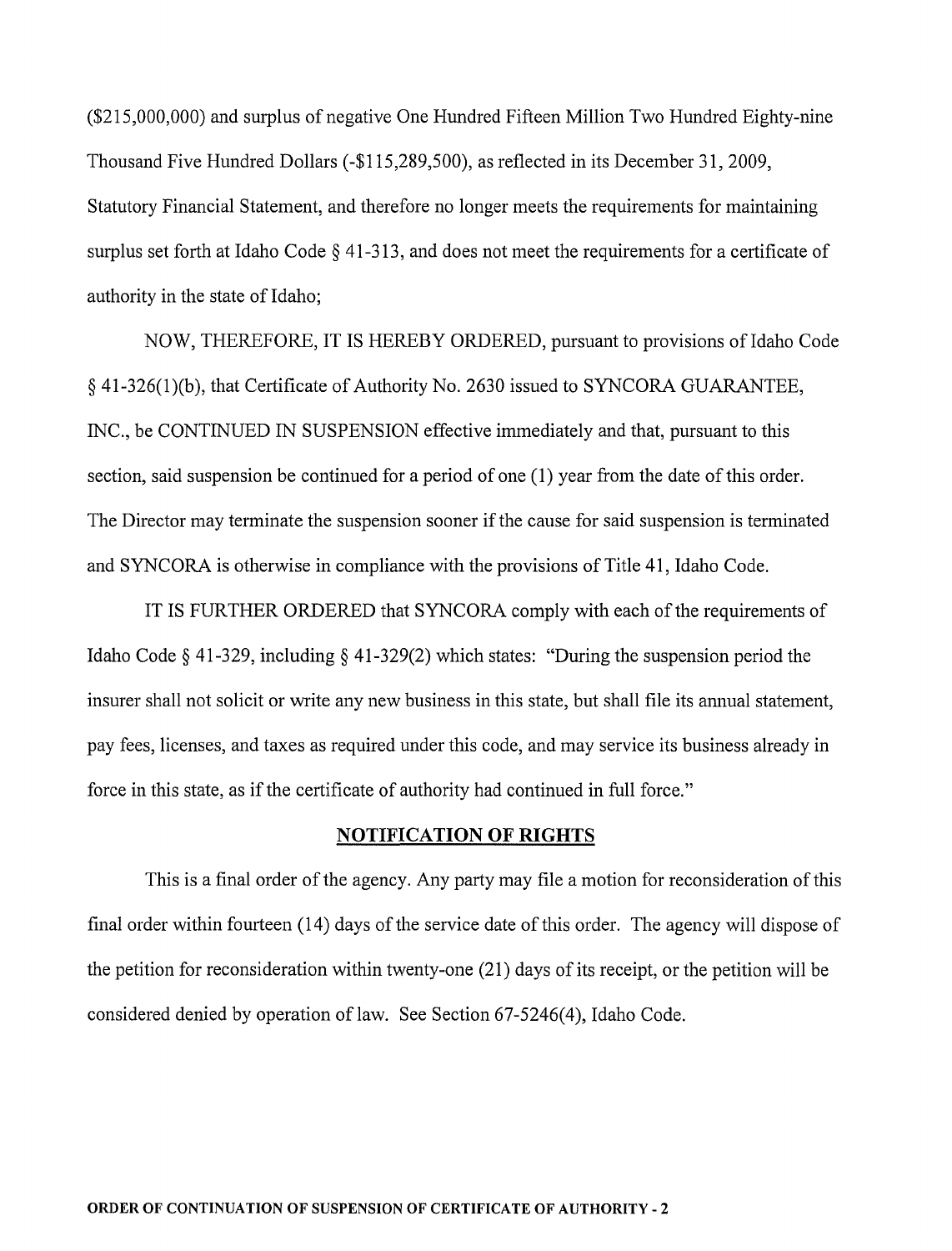Pursuant to Sections 67-5270 and 67-5272, Idaho Code, any party aggrieved by this final order or orders previously issued in this case may appeal this final order and all previously issued orders in this case to district court by filing a petition in the district court of the county in which:

- i. A hearing was held,
- ii. The final agency action was taken,
- iii. The party seeking review of the order resides, or operates its principal place of business in Idaho, or
- iv. The real property or personal property that was the subject of the agency action is located.

An appeal must be filed within twenty-eight (28) days (a) of this final order, (b) of an order denying any petition for reconsideration, or (c) the failure within twenty-one (21) days to grant or deny a petition for reconsideration, whichever is later. See Section 67-5273, Idaho Code. The filing of an appeal to district court does not itself stay the effectiveness or enforcement of the order under appeal.

DATED this  $\frac{1}{4}$  day of April 2010.

Wulliam eal